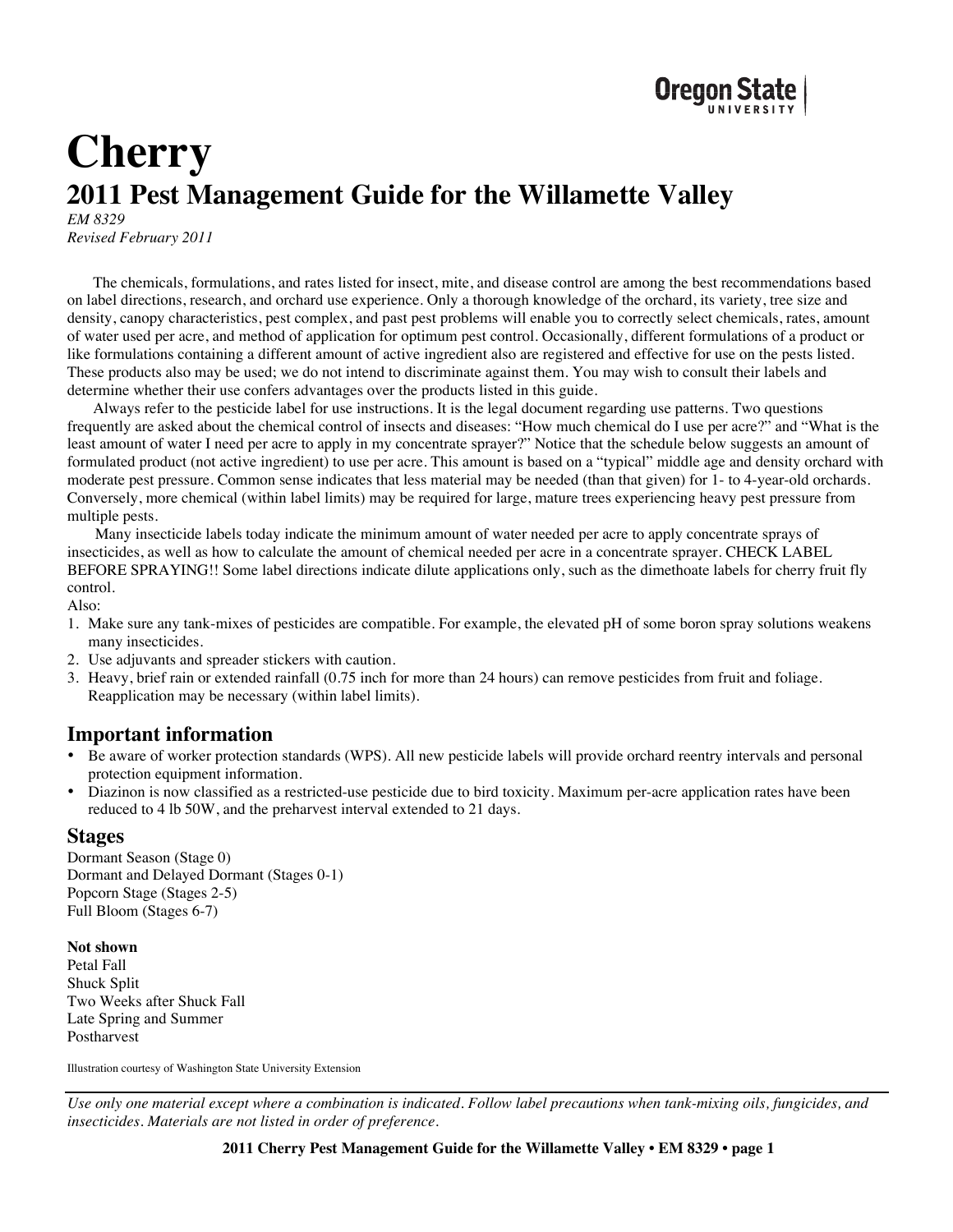### **Cherry Pest Control Recommendations**

Use only one material except where a combination is indicated. Follow label precautions when tank-mixing oils, fungicides, and insecticides. Materials are not listed in order of preference. Copper-based products alone have not worked well under conditions favorable for bacterial canker development.

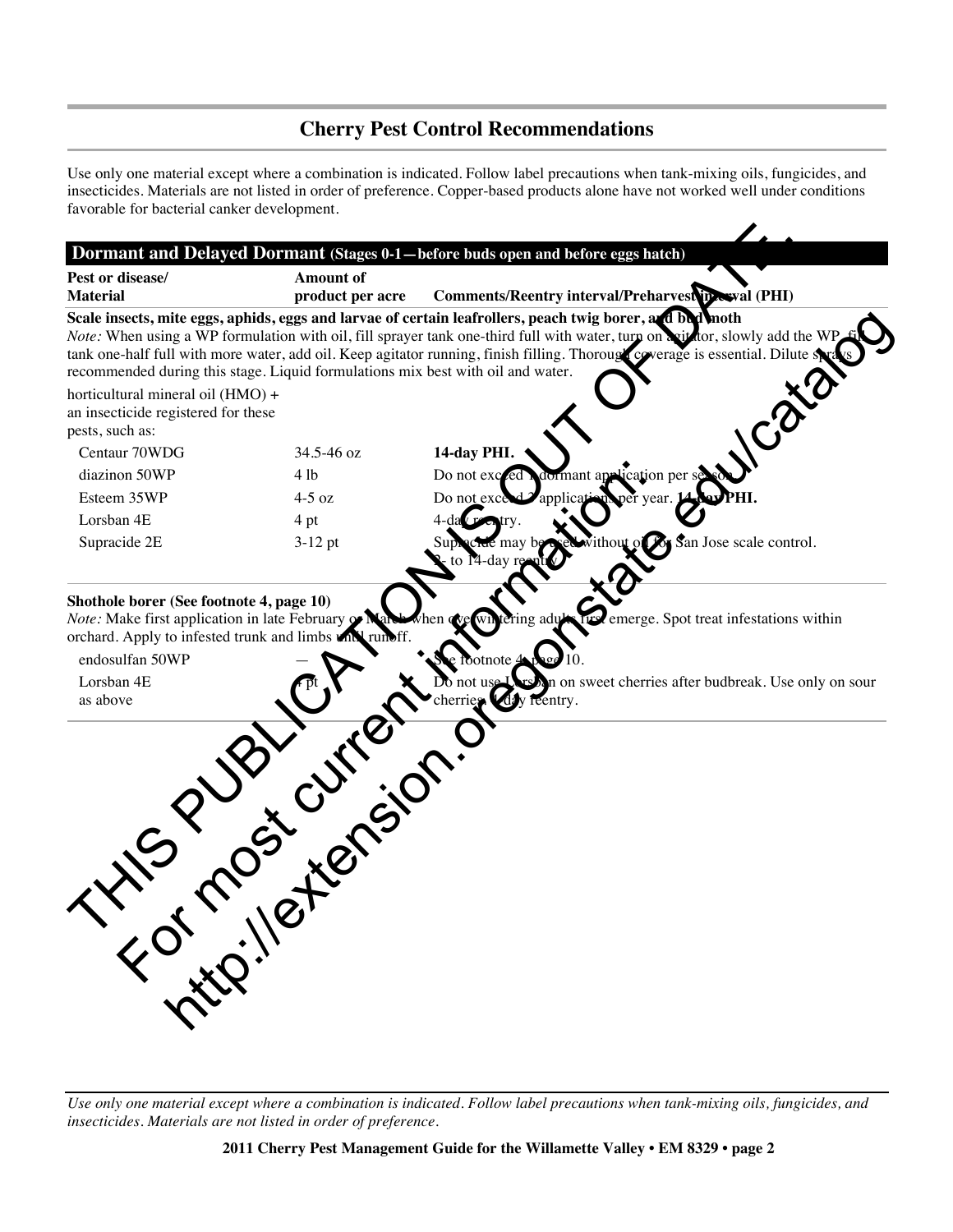| Popcorn Stage (Stages 2-5-blossom buds white just before opening) |                                 |                                                                                                                                                                                                                                                                                                                     |  |  |
|-------------------------------------------------------------------|---------------------------------|---------------------------------------------------------------------------------------------------------------------------------------------------------------------------------------------------------------------------------------------------------------------------------------------------------------------|--|--|
| Pest or disease/<br><b>Material</b>                               | Amount of<br>product per acre   | <b>Comments/Reentry interval/Preharvest interval (PHI)</b>                                                                                                                                                                                                                                                          |  |  |
| Brown rot blossom blight (see footnote 3, page 10)                |                                 |                                                                                                                                                                                                                                                                                                                     |  |  |
| Abound                                                            | 12-15.5 fl oz                   | See footnote 6, page 10. 4-hour reentry. 0-day PHI.                                                                                                                                                                                                                                                                 |  |  |
| Adament 50WG                                                      | $4-8$ oz                        | Group $3 + 11$ fungicide (Elite + Gem). 5-day reentry. 1-day PHI.                                                                                                                                                                                                                                                   |  |  |
| <b>Bravo Weather Stik</b>                                         | $3-4.1$ pt                      | Do not apply later than shuck split. 12-hour reent                                                                                                                                                                                                                                                                  |  |  |
| Bumper 41.8EC                                                     | 4 fl oz                         | 24-hour reentry. 0-day PHI.                                                                                                                                                                                                                                                                                         |  |  |
| Cabrio EG                                                         | 9.5 oz                          | 12-hour reentry. <b>0-day PHI.</b>                                                                                                                                                                                                                                                                                  |  |  |
| Captan 80WDG                                                      | $1.9 - 2.5$ lb                  | 24-hour reentry.                                                                                                                                                                                                                                                                                                    |  |  |
| CaptEvate 68WDG                                                   | 3.75 lb                         | (Captan + Elevate.) Do not apply $m_{\mathcal{C}}$ then $2$ consecutive applications<br>24-hour reentry. 0-day PHI.                                                                                                                                                                                                 |  |  |
| Elevate 50WDG                                                     | $1-1.5$ lb                      | 12-hour reentry. 0-day PHI                                                                                                                                                                                                                                                                                          |  |  |
| Elite 45DF                                                        | $4-8$ oz                        | 12-hour reentry. <b>0-day PHI.</b>                                                                                                                                                                                                                                                                                  |  |  |
| Indar 2F                                                          | 6 fl oz                         | 12-hour reentry. 0-dzy PHI                                                                                                                                                                                                                                                                                          |  |  |
| Orius 45DF                                                        | $4-8$ oz                        | 12-hour reentry. Orday VHI.                                                                                                                                                                                                                                                                                         |  |  |
| Pristine                                                          | 10.5-14.5 oz                    | (Cabrio + Enduxe.) 1 - hour reentry. See footnots of page 10. 0-day PHI.                                                                                                                                                                                                                                            |  |  |
| Procure                                                           | 10-16 fl oz                     | 12-hour re ntry. 1-day PHI                                                                                                                                                                                                                                                                                          |  |  |
| Quash                                                             | $2.5-4$ oz                      | 12-hour reem y. 14-day                                                                                                                                                                                                                                                                                              |  |  |
| Quilt Xcel                                                        | 14 fl oz                        | entry. See foothote 6, page 10. 0-day PHI.<br>Tilt. 12- <b>N</b>                                                                                                                                                                                                                                                    |  |  |
| Rally 40WSP                                                       | $2.5 - 6$ oz                    | our reentry.                                                                                                                                                                                                                                                                                                        |  |  |
| Rovral 4F                                                         | $1-2$ pt                        | han 2 apply abons per season. Do not use past shuck<br>those 3, page 00 F-hour reentry.                                                                                                                                                                                                                             |  |  |
| Tilt                                                              | 4 fl oz                         | $\frac{1}{2}$ $\frac{1}{2}$ $\frac{1}{2}$ $\frac{1}{2}$ $\frac{1}{2}$ $\frac{1}{2}$ $\frac{1}{2}$ $\frac{1}{2}$ $\frac{1}{2}$ $\frac{1}{2}$ $\frac{1}{2}$ $\frac{1}{2}$ $\frac{1}{2}$ $\frac{1}{2}$ $\frac{1}{2}$ $\frac{1}{2}$ $\frac{1}{2}$ $\frac{1}{2}$ $\frac{1}{2}$ $\frac{1}{2}$ $\frac{1}{2}$ $\frac{1}{2}$ |  |  |
| Topsin 4.5FL                                                      | $20 - 30$                       | with another lungicide. 2-day reentry. 1-day PHI.                                                                                                                                                                                                                                                                   |  |  |
| Ziram 76DF                                                        | $5-61$                          | on tapply after first cover. 48-hour reentry. 30-day PHI.                                                                                                                                                                                                                                                           |  |  |
| Aphids, bud moth, leafrollers                                     |                                 |                                                                                                                                                                                                                                                                                                                     |  |  |
| Note: Aphids usually are of concert only on you<br>Actara         |                                 | able on mature trees, a spray 2 weeks after shuck fall is effective.<br>If undes<br>PHI.                                                                                                                                                                                                                            |  |  |
| Altacor                                                           |                                 | or reafroller control. 7-day PHI.                                                                                                                                                                                                                                                                                   |  |  |
| diazinon 50WP                                                     |                                 | Only 1 application per season. Allow 5 days before introducing bees.                                                                                                                                                                                                                                                |  |  |
| endosulfan 50VP                                                   | LS                              | Limited to 2 applications per season. Allow 1-3 days before introducing<br>bees.                                                                                                                                                                                                                                    |  |  |
| Syneta be tle 6<br>Notes A                                        | Lee footnote 5 page 10 $\bm{Q}$ | problem in Ortain Valley dohards. Adults may emerge and require control between early popcorn and petal fall. Place                                                                                                                                                                                                 |  |  |
| g trav or sheet                                                   |                                 | under limbs and strake or tap branches to find beetles. Most damage is seen on pinhead size and smaller<br>cheries. Insecticities should be an individual no later than shuckfall if this prebloom application is not made.                                                                                         |  |  |
| azinphosem th<br>(Guthion Solupak)                                | $1.5$ lb                        | Wait at least 5 days before introducing bees. 15-day PHI.                                                                                                                                                                                                                                                           |  |  |
| endosulfan 50W                                                    | 4 lb                            | Do not use more than 6 lb/A per year nor make more than 2 applications<br>per year. Wait at least 1-3 days before introducing bees. 21-day PHI.                                                                                                                                                                     |  |  |
| Imidan 70WF                                                       | 1.3 lb                          | Imidan is the material of choice. Early popcorn is the time to treat if<br>weather allows. A water-soluble bag formulation (70WSP) also is<br>available. OR 24c for sweet cherries. Federal label for tart cherries. Wait<br>at least 5 days before introducing bees. 7-day PHI.                                    |  |  |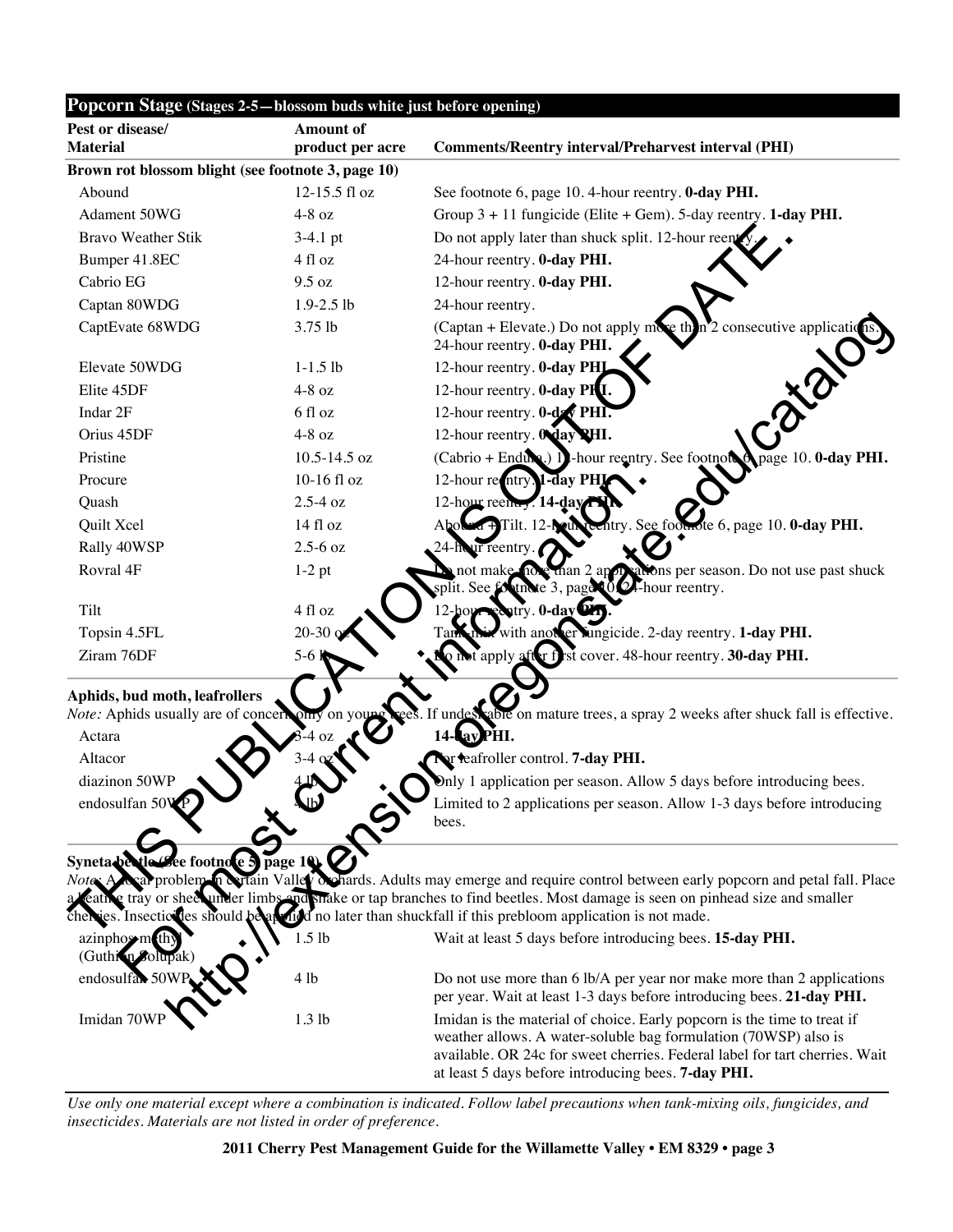### **Full Bloom (Stages 6-7)**

#### **Brown rot blossom blight (see footnote 3, page 10)** See materials listed for Popcorn Stage, page 3.

| Pest or disease/<br><b>Material</b>                                    | Amount of          |                                                                                   |
|------------------------------------------------------------------------|--------------------|-----------------------------------------------------------------------------------|
| product per acre<br>Brown rot blossom blight (see footnote 3, page 10) |                    | Comments/Reentry interval/Preharvest interval (PHL)                               |
| See materials listed for Popcorn Stage.                                |                    |                                                                                   |
|                                                                        |                    |                                                                                   |
| Leaf spot (see footnote 2, page 10)                                    |                    |                                                                                   |
| Adament 50WG                                                           | $4-8$ oz           | Group $3 + 11$ fungicide (Elite $\bigstar$ Gem). $\bullet$ day reentry. 1-day PHI |
| <b>Bravo Weather Stik</b>                                              | $3-4.1$ pt         | Do not apply after shuck split N-hour reentry.<br>UICata                          |
| Captan 80WDG                                                           | $1.9 - 2.5$ lb     | 24-hour reentry.                                                                  |
| Echo 720                                                               | $3-4.1$ pt         | 12-hour reentry.                                                                  |
| Elite 45DF                                                             | $4-8$ oz           | 12-hour reentry. Oday PHI.                                                        |
| Gem 500SC                                                              | 1.9-3.8 oz         | 12-hour reentry 1-day PHI.                                                        |
| Indar 2F                                                               | 6 fl oz            | 12-hour reentry. 0-day PHI                                                        |
| Orius 45DF                                                             | $4-8$ oz           | 12-hour reem, 0-day                                                               |
| Pristine                                                               | 10.5-14.5 oz       | $\mathbf{H}$ te 6, page 10.4 day PHI.<br>Teentry. See<br>$12$ <sub>s</sub> h      |
| Procure                                                                | 10-16 fl oz        | 12-hour reentry.                                                                  |
| Quilt Xcel                                                             | 14 fl oz           | See footnote 6, page 10. 0-day PHI.<br>ound + Ti <b>li</b><br>four reentry        |
| Rally 40WSP                                                            | $2.5 - 6$ oz       | ative (kickback) activity. 7-day PHI.<br>Has some cu                              |
| Rubigan 1EC                                                            | $6-12$ oz          | bz/A per season. <b>0-day PHI.</b><br>more tha                                    |
| Syllit FL                                                              | $1-3$ pt           | eentry                                                                            |
| Tilt                                                                   | 4 fl               | ay PHI.                                                                           |
| Ziram 76DF                                                             |                    | day PH                                                                            |
| Aphids, bud moth, leafrollers                                          |                    |                                                                                   |
| Note: If this petal fall spray is used, spray only                     |                    | bees have been removed from orchard.<br>oom and a                                 |
| diazinon 50WP                                                          |                    | Limited to 1 application per season. 21-day PHI.                                  |
| endosulfan 50WP                                                        |                    | Do not exceed 6 lb/A per year. Do not apply more than twice per year.             |
|                                                                        |                    | se if not sprayed prebloom and syneta beetle is a problem. 21-day PHI.            |
| Success 2L                                                             |                    | Not effective on aphids. 7-day PHI.                                               |
|                                                                        |                    |                                                                                   |
| Syneta bee                                                             |                    |                                                                                   |
| materials lig<br>Note: See                                             | page 3.<br>Popcore |                                                                                   |
|                                                                        |                    |                                                                                   |
|                                                                        |                    |                                                                                   |
| The Critical                                                           |                    |                                                                                   |
|                                                                        |                    |                                                                                   |
|                                                                        |                    |                                                                                   |
|                                                                        |                    |                                                                                   |
|                                                                        |                    |                                                                                   |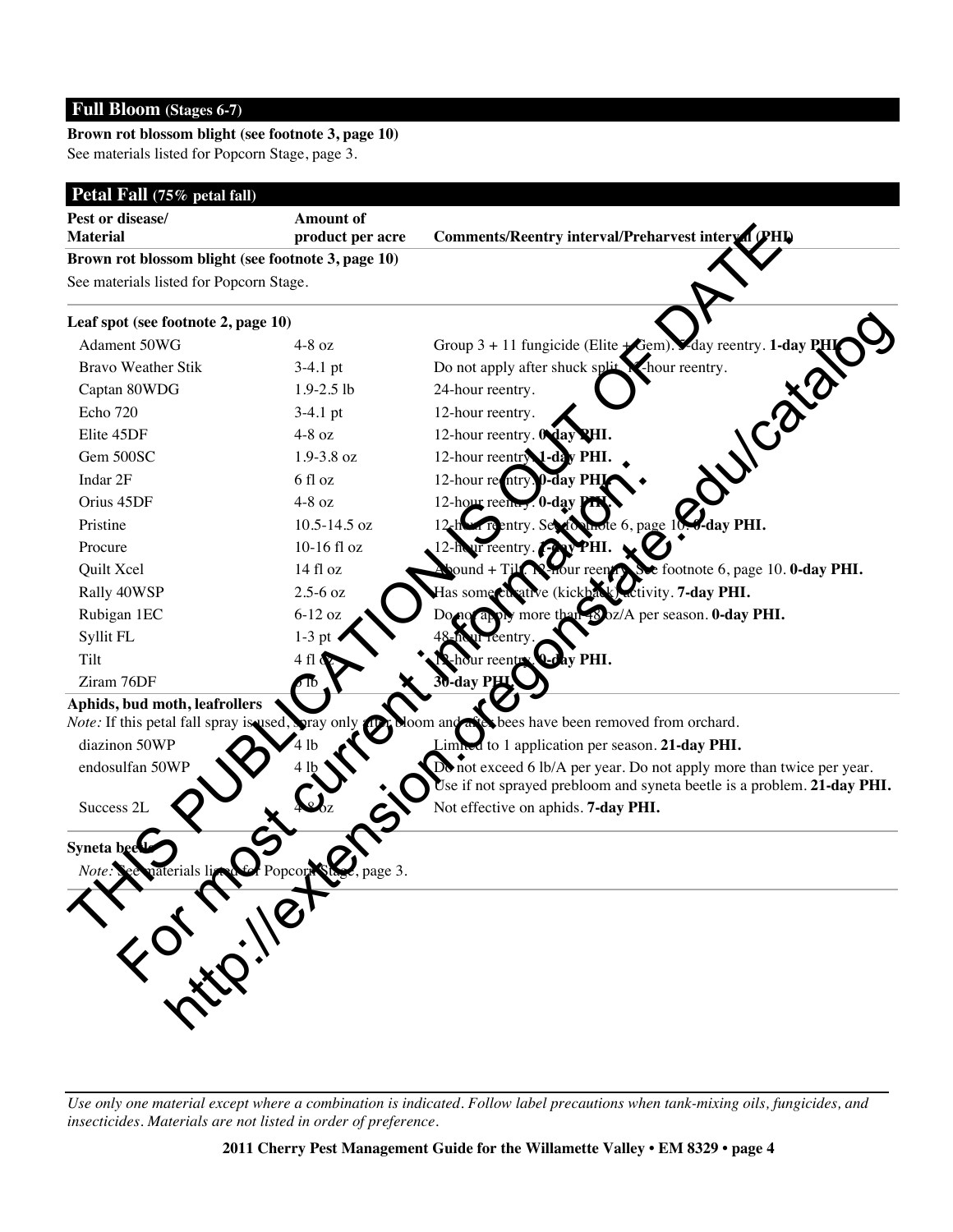| <b>Shuck Split</b>                                           |                              |                                                                                      |
|--------------------------------------------------------------|------------------------------|--------------------------------------------------------------------------------------|
| Pest or disease/                                             | <b>Amount of</b>             |                                                                                      |
| <b>Material</b>                                              | product per acre             | <b>Comments/Reentry interval/Preharvest interval (PHI)</b>                           |
| Leaf spot                                                    |                              |                                                                                      |
| Adament 50WG                                                 | $4-8$ oz                     | Group $3 + 11$ fungicide (Elite + Gem). 5-day reentry. <b>1-day PHI.</b>             |
| <b>Bravo Weather Stik</b>                                    | $3-4.1$ pt                   | Do not apply after shuck split. 12-hour reentry.                                     |
| Captan 80WDG                                                 | $1.9 - 2.5$ lb               | 24-hour reentry.                                                                     |
| Echo 720                                                     | $3-4.1$ pt                   | 12-hour reentry.                                                                     |
| Elite 45DF                                                   | $4-8$ oz                     | 12-hour reentry. <b>0-day PHI.</b>                                                   |
| Gem 500SC                                                    | 1.9-3.8 oz                   | 12-hour reentry. 1-day PHI.                                                          |
| Indar 2F                                                     | 6 fl oz                      | 12-hour reentry. <b>0-day PHI.</b>                                                   |
| Orius 45DF                                                   | $4-8$ oz                     | 12-hour reentry. 0-day PHI.                                                          |
| Pristine                                                     | 10.5-14.5 oz                 | age 10. 0-day PHI.<br>12-hour reentry. See footnote                                  |
| Procure                                                      | 10-16 fl oz                  | 12-hour reentry. 1-day PH.                                                           |
| Quilt Xcel                                                   | 14 fl oz                     | Abound + Tilt. 12-bour reentry. See footnote 6, page 1<br><b>v PHI.</b>              |
| Rally 40WSP                                                  | $2.5 - 6$ oz                 | Has some curative kick ack) activity. 7-day PH                                       |
| Rubigan 1EC                                                  | $6-12$ oz                    | Do not apply more than 48 oz/A per season                                            |
| Syllit FL                                                    | $1.5-3$ pt                   | PHI.<br>48-hour retury. Use with a not er fungicid                                   |
| Tilt                                                         | 4 fl oz                      | 12-hour reentry. 0-day                                                               |
| Ziram 76DF                                                   | $5-6$ lb                     | 48 hour re<br>entry. $30$                                                            |
| Shothole (Coryneum blight)<br>Note: See footnote 7, page 10. |                              |                                                                                      |
| Captan 80WDG                                                 | $1.9 - 2.5$ lb               |                                                                                      |
| Echo 720                                                     | $3-4.1$                      |                                                                                      |
| Ziram 76DF                                                   | $5-6$                        | 30-lay PHI.<br>ır reentry.                                                           |
| <b>Powdery mildew</b><br>Note: Can be a problem in some ye   |                              | for brown rot and/or leaf spot can be effective on this<br>Mater                     |
| disease as well.                                             |                              |                                                                                      |
| Two Weeks after Showk Fall                                   |                              |                                                                                      |
| Pest or disease/<br><b>Material</b>                          | Amount of<br>roquet per acte | <b>Comments/Reentry interval/Preharvest interval (PHI)</b>                           |
| Leaf spot                                                    |                              |                                                                                      |
| sed at Shuck<br>See materia s <sup>1</sup>                   |                              |                                                                                      |
| <b>Aphid</b><br>m primarily<br>phids are of<br>increasing.   |                              | in young orchards. Use this spray if the popcorn spray was not made and aphids are   |
| Actara                                                       | $3-4$ oz                     | 14-day PHI.                                                                          |
| diazinon 60WP                                                | $2-4$ lb                     | Limited to 1 application per season. 21-day PHI.                                     |
| endosulfan 50V                                               | 4 lb                         | Do not exceed 6 lb/A per year. Do not apply more than twice per year.<br>21-day PHI. |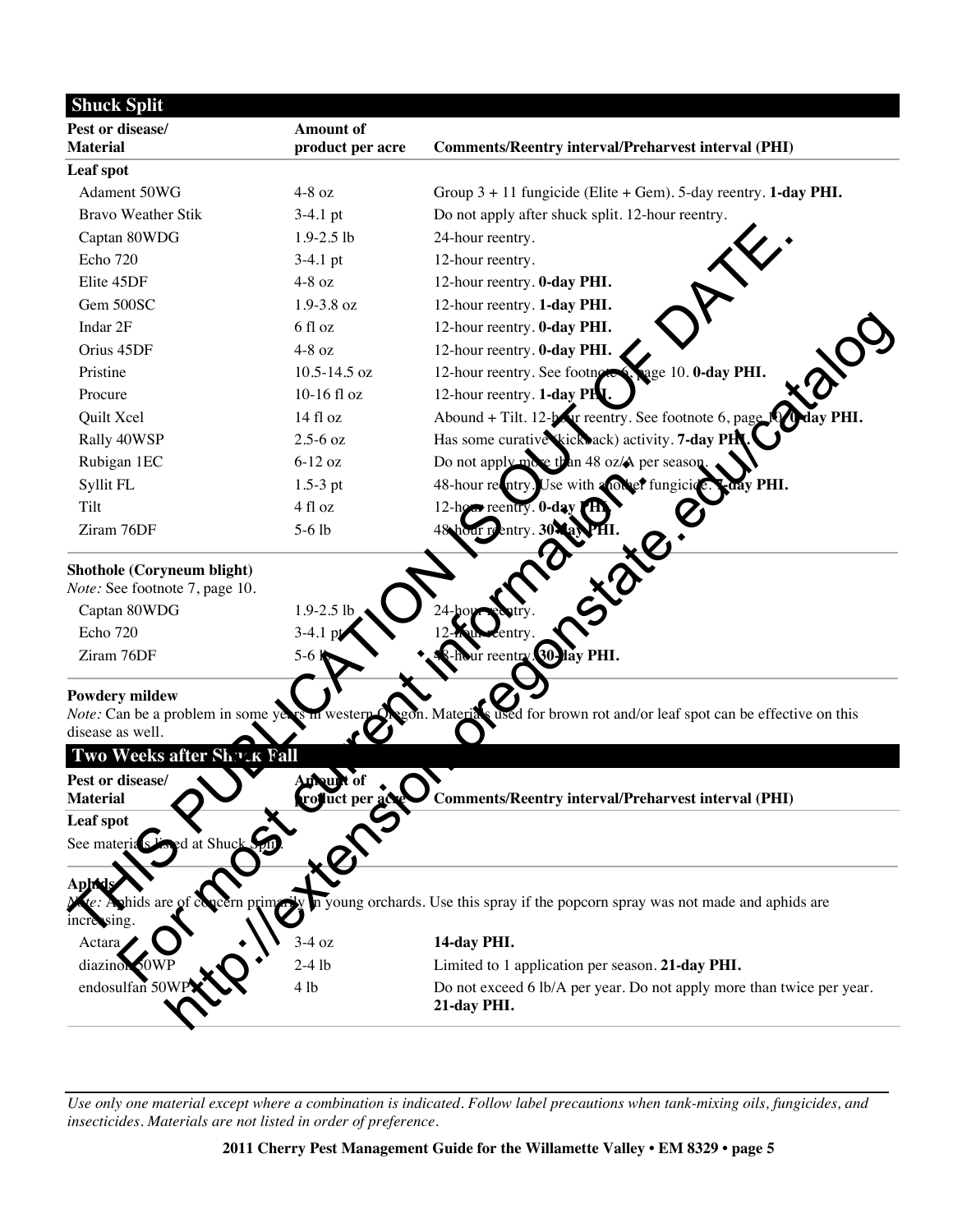| <b>Late Spring and Summer</b>                   |                                      |                                                                                                                              |
|-------------------------------------------------|--------------------------------------|------------------------------------------------------------------------------------------------------------------------------|
| Pest or disease/<br><b>Material</b>             | <b>Amount of</b><br>product per acre | <b>Comments/Reentry interval/Preharvest interval (PHI)</b>                                                                   |
| <b>Brown rot on fruit</b>                       |                                      |                                                                                                                              |
|                                                 |                                      | Note: Apply materials prior to harvest before wet weather is expected. Pay close attention to preharvest spray restrictions. |
| Abound                                          | 12-15.5 fl oz                        | See footnote 6, page 10. 4-hour reentry. 0-day PHI.                                                                          |
| Adament 50WG                                    | $4-8$ oz                             | Group $3 + 11$ fungicide (Elite + Gem). 5-day reeptly 1-day PHI.                                                             |
| Bumper 41.8EC                                   | 4 fl oz                              | 24-hour reentry. 0-day PHI.                                                                                                  |
| Cabrio EG                                       | 9.5 oz                               | 12-hour reentry. <b>0-day PHI.</b>                                                                                           |
| Captan 50WP                                     | $3-4$ lb                             | 4-day reentry.                                                                                                               |
| CaptEvate 68WDG                                 | 3.75 lb                              | (Captan + Elevate.) Do not apply more the<br>consecutive applicatio<br>24-hour reentry. 0-day PHI.                           |
| Elevate 50WDG                                   | $1-1.5$ lb                           | 12-hour reentry. 0 day PHI.                                                                                                  |
| Elite 45DF                                      | $4-8$ oz                             | 12-hour reentry. <b>0-day PHI.</b>                                                                                           |
| Indar 2F                                        | 6 fl oz                              | 12-hour reentry. 0-day PHP                                                                                                   |
| Orius 45DF                                      | $4-8$ oz                             | 12-hour reentry. 0 day PHI.                                                                                                  |
| Procure                                         | 10-16 fl oz                          | 12-hour reentry 1-day PHI.                                                                                                   |
| Quash                                           | $2.5 - 4.0$ oz                       | 12-hour regntry<br>14-day PH                                                                                                 |
| Quilt Xcel                                      | 14f1oz                               | page 10. 0-day PHI.<br>Abound +<br>y. See foot                                                                               |
| sulfur, wettable (92%)                          | $5-10$ lb                            | 24-hour reentry.<br>when temp<br>Phytoto<br>s over 85                                                                        |
| Tilt                                            | 4 fl oz                              | un reentry                                                                                                                   |
| Topsin 4.5FL                                    | 20-30 fl oz                          | ee footnote 3, page 10. 2-day reentry.<br>nk-mix w<br>-đav PH                                                                |
| Bacterial canker, cherry witches' broom<br>none |                                      | dead limbs during dry weather.<br>canke                                                                                      |
| INSPORT<br>Little iletteraio                    |                                      | Late Spring and Summer continues on next page                                                                                |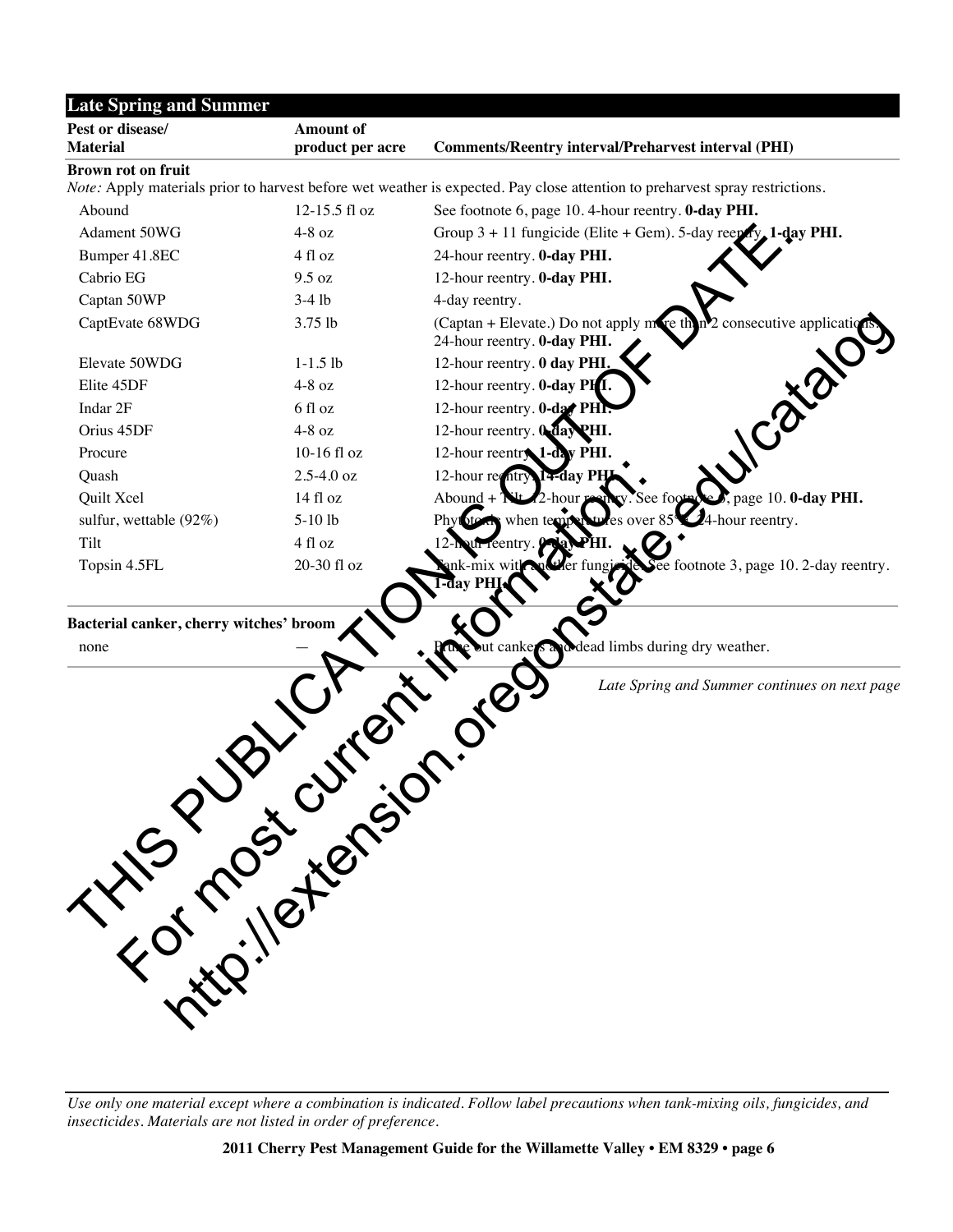| <b>Comments/Reentry interval/Preharvest interval (PHI)</b><br>Note: First emergence can be in early May or as late as mid-June depending on location, elevation, weather, slope, and population<br>pressure of an orchard. Growers should obtain emergence dates and base spray timing on local emergence information. SOUTH<br>VALLEY: Douglas or Lane Co. Ext. offices. MID-VALLEY: Lane Co. Extension. NORTH VALLEY: Yamhill Co. Extension.<br>Many other insecticides are registered for cherry fruit fly control including azinphos-methyl (Guthion) and<br>May aggravate spider mite problems. 14- <b>AV Pl</b><br>Apply no less than 1 week apa t, maximum 4 times per seaso<br>WPs may leave residues wsible at harvest. |
|----------------------------------------------------------------------------------------------------------------------------------------------------------------------------------------------------------------------------------------------------------------------------------------------------------------------------------------------------------------------------------------------------------------------------------------------------------------------------------------------------------------------------------------------------------------------------------------------------------------------------------------------------------------------------------------------------------------------------------|
|                                                                                                                                                                                                                                                                                                                                                                                                                                                                                                                                                                                                                                                                                                                                  |
|                                                                                                                                                                                                                                                                                                                                                                                                                                                                                                                                                                                                                                                                                                                                  |
|                                                                                                                                                                                                                                                                                                                                                                                                                                                                                                                                                                                                                                                                                                                                  |
|                                                                                                                                                                                                                                                                                                                                                                                                                                                                                                                                                                                                                                                                                                                                  |
|                                                                                                                                                                                                                                                                                                                                                                                                                                                                                                                                                                                                                                                                                                                                  |
|                                                                                                                                                                                                                                                                                                                                                                                                                                                                                                                                                                                                                                                                                                                                  |
|                                                                                                                                                                                                                                                                                                                                                                                                                                                                                                                                                                                                                                                                                                                                  |
|                                                                                                                                                                                                                                                                                                                                                                                                                                                                                                                                                                                                                                                                                                                                  |
|                                                                                                                                                                                                                                                                                                                                                                                                                                                                                                                                                                                                                                                                                                                                  |
| Do not mix dimeth ate with Syllit. Thorough cover get<br>important.                                                                                                                                                                                                                                                                                                                                                                                                                                                                                                                                                                                                                                                              |
| Phytotoxicity $c_{\alpha}$ occur and varies from margin $\lambda$ $\alpha$ burn to defoliation.<br>$E$ PER SEASON. 21-day P                                                                                                                                                                                                                                                                                                                                                                                                                                                                                                                                                                                                      |
| Organic formulation of<br>ad. 14-da                                                                                                                                                                                                                                                                                                                                                                                                                                                                                                                                                                                                                                                                                              |
| Sourch ries only. 7.da                                                                                                                                                                                                                                                                                                                                                                                                                                                                                                                                                                                                                                                                                                           |
| $\text{milable:} \mathbb{R}$ ULV, and EC. WPs may leave<br>on ULV is produced by Cheminova.                                                                                                                                                                                                                                                                                                                                                                                                                                                                                                                                                                                                                                      |
|                                                                                                                                                                                                                                                                                                                                                                                                                                                                                                                                                                                                                                                                                                                                  |
|                                                                                                                                                                                                                                                                                                                                                                                                                                                                                                                                                                                                                                                                                                                                  |
|                                                                                                                                                                                                                                                                                                                                                                                                                                                                                                                                                                                                                                                                                                                                  |
| y air or all-terrain vehicle. Apply 0.8-1 gal/A with a<br>a core) attached to an ATV, at 6-7 mph.                                                                                                                                                                                                                                                                                                                                                                                                                                                                                                                                                                                                                                |
|                                                                                                                                                                                                                                                                                                                                                                                                                                                                                                                                                                                                                                                                                                                                  |
|                                                                                                                                                                                                                                                                                                                                                                                                                                                                                                                                                                                                                                                                                                                                  |
|                                                                                                                                                                                                                                                                                                                                                                                                                                                                                                                                                                                                                                                                                                                                  |
| Late Spring and Summer continues on next page                                                                                                                                                                                                                                                                                                                                                                                                                                                                                                                                                                                                                                                                                    |
|                                                                                                                                                                                                                                                                                                                                                                                                                                                                                                                                                                                                                                                                                                                                  |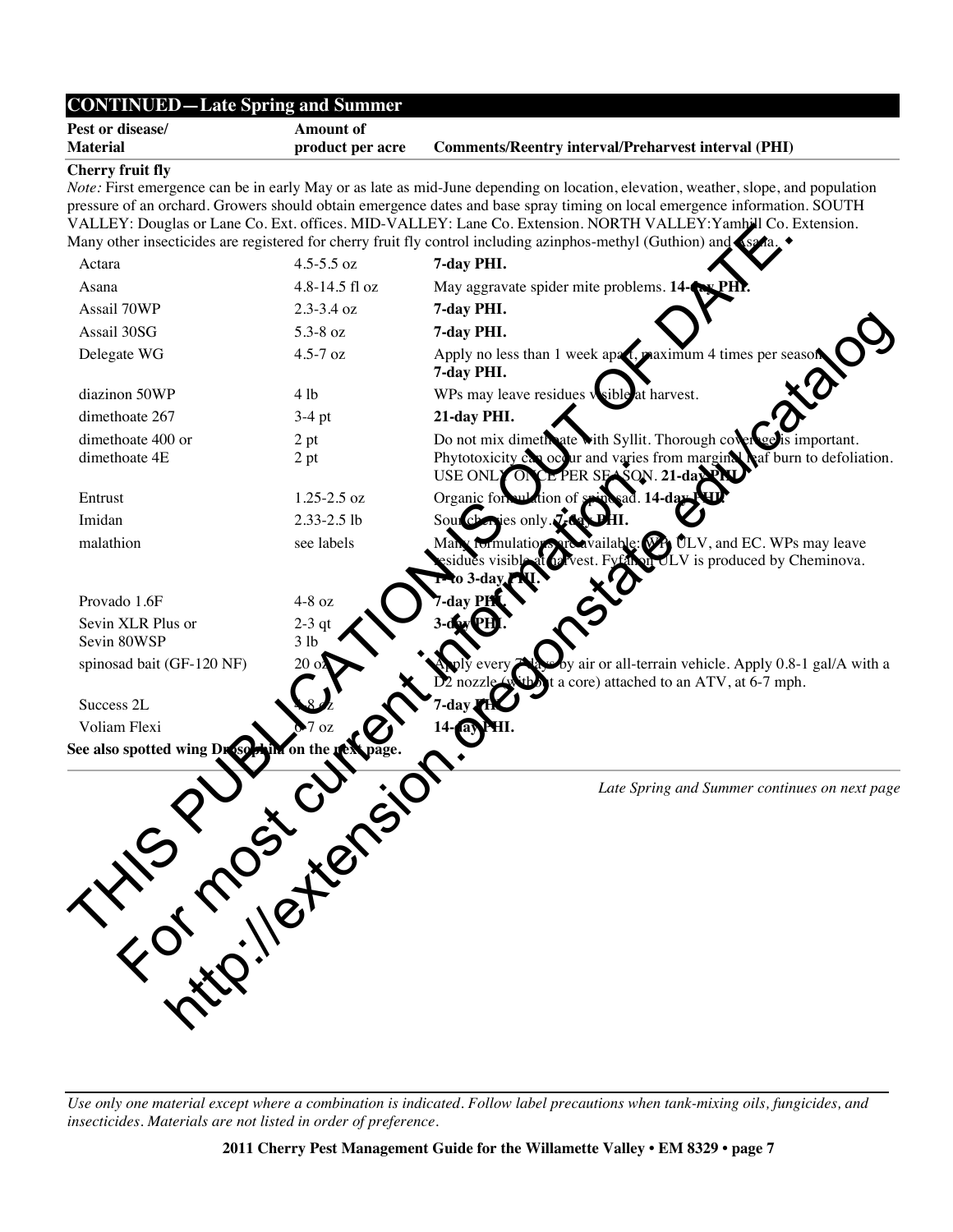| Pest or disease/                                                                                                                | <b>Amount of</b>            |                                                                                                                                                                                                                                                                  |
|---------------------------------------------------------------------------------------------------------------------------------|-----------------------------|------------------------------------------------------------------------------------------------------------------------------------------------------------------------------------------------------------------------------------------------------------------|
| <b>Material</b>                                                                                                                 | product per acre            | <b>Comments/Reentry interval/Preharvest interval (PHI)</b>                                                                                                                                                                                                       |
| <b>Spotted wing Drosophila</b><br>conducted.                                                                                    |                             | Note: Begin monitoring just before fruit starts to change to its ripening color. See footnote 8, page 10. Insecticides recommended for<br>management of spotted wing Drosophila are based on preliminary information and may change after additional research is |
| Delegate WG                                                                                                                     | $4.5 - 7$ oz                | Apply no less than 1 week apart, maximum 4 t<br>eason.<br>7-day PHI.                                                                                                                                                                                             |
| diazinon 50WP                                                                                                                   | 4 lb                        | WPs may leave residues visible at harvest                                                                                                                                                                                                                        |
| dimethoate 267                                                                                                                  | $3-4$ pt                    | 21-day PHI.                                                                                                                                                                                                                                                      |
| dimethoate 400 or<br>dimethoate 4E                                                                                              | 2 pt<br>2 pt                | Do not mix dimethoate with Syllit. Norough coverage is important<br>Phytotoxicity can occur and varies from marginal leaf burn to de ollati<br>USE ONLY ONCE PER SEASON. 21-day PHI.                                                                             |
| malathion                                                                                                                       | see labels                  | Many formulations are available: WP, ULV, and EC. Wix may<br>Teave<br>residues visible at har rest. Fyranon ULV is produced by Sheminova.<br>1- to 3-day PHI.                                                                                                    |
| Entrust                                                                                                                         | $1.25 - 2.5$ oz             | Organic formulation of spinosad. 14-day PHI                                                                                                                                                                                                                      |
| Provado 1.6F                                                                                                                    | $4-8$ oz                    | 7-day PHI                                                                                                                                                                                                                                                        |
| Sevin XLR Plus or<br>Sevin 80WSP                                                                                                | $2-3$ qt<br>3 <sub>lb</sub> | 3-day PHI                                                                                                                                                                                                                                                        |
| Success 2L                                                                                                                      | $4-8$ oz                    |                                                                                                                                                                                                                                                                  |
| Note: Spot-treat as needed. See Delayed Dormant {<br>endosulfan 50WP<br>Pear slugs<br>Note: Usually controlled with insecticide | $1.5$ lb/100 $\triangle$    | Var or 2 times per year. 21-day PHI.<br>ear slugs should be controlled on young trees during<br>pplied for control of other pests                                                                                                                                |
|                                                                                                                                 |                             | wough coverage of fruit is essential. Will reduce, not eliminate,<br>racking.                                                                                                                                                                                    |
| <b>Hitp://external</b>                                                                                                          |                             |                                                                                                                                                                                                                                                                  |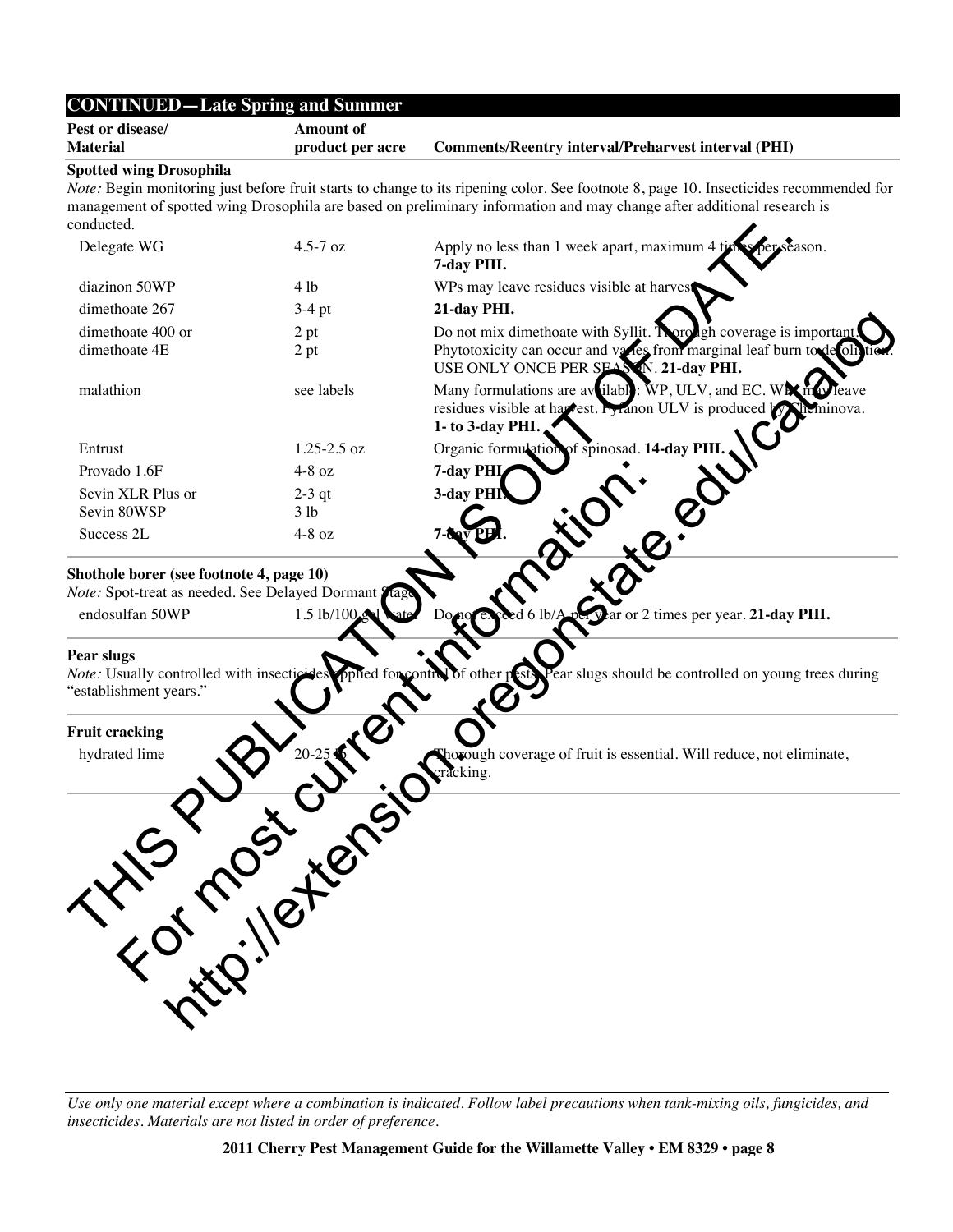| <b>Postharvest</b>                       |                                                               |                                                                                                                                                                                                                                 |
|------------------------------------------|---------------------------------------------------------------|---------------------------------------------------------------------------------------------------------------------------------------------------------------------------------------------------------------------------------|
| Pest or disease/<br><b>Material</b>      | <b>Amount of</b><br>product per acre                          | <b>Comments/Reentry interval/Preharvest interval (PHI)</b>                                                                                                                                                                      |
| Shothole borer (see footnote 4, page 10) |                                                               |                                                                                                                                                                                                                                 |
| endosulfan 50WP                          | $1.5$ lb/100 gal water<br>$(4-5$ lb/acre)                     | See late spring and summer use. Emergence of this third generation will<br>be in September or October.                                                                                                                          |
| <b>Spider mites</b>                      |                                                               | <i>Note:</i> Spider mites seldom are a problem on cherries in the Willamette Valley except on young trees                                                                                                                       |
| Acramite 50WS                            | $0.75 - 1$ lb                                                 | Use only once per season. 3-day PHI.                                                                                                                                                                                            |
| Apollo 50SC                              | $4-8$ oz                                                      | ay PHI.<br>Do not use more than once per seaso                                                                                                                                                                                  |
| Envidor 2SC                              | $16-18$ oz                                                    | 7-day PHI.                                                                                                                                                                                                                      |
| Omite 30W                                | 6 lb                                                          | Postharvest use only.                                                                                                                                                                                                           |
| Onager 1EC                               | 24 oz                                                         | Postharvest use only.                                                                                                                                                                                                           |
| Savey DF                                 | $3-6$ oz                                                      | Does not control rust mites.<br><b>Aday PHI.</b>                                                                                                                                                                                |
| Vendex 50WP                              | $1.5 - 2 lb$                                                  | Catalo<br>14-day PHI if used preharvest.                                                                                                                                                                                        |
| <b>Increased fruit set</b>               |                                                               |                                                                                                                                                                                                                                 |
| Solubor or<br><b>Borosol</b>             | $5-8$ lb<br>$2-4$ qt                                          | or early October use with 00 sol or more of water. Don't<br>Late September<br>mix boson sprays with nest vides. The next ated pH of the boron spray<br>ecticides. Use this rate for foliar application.<br>weakens mon<br>solut |
|                                          | Dormant Season (October and January-Stage <sup>a)</sup>       |                                                                                                                                                                                                                                 |
| Pest or disease/<br><b>Material</b>      | Amount of<br>product per arre                                 | Reentry in Grad/Preharvest interval (PHI)<br>Comme                                                                                                                                                                              |
| <b>Shothole</b>                          | before the fall rains and again in early January Do not grace | Note: Use of copper may increase bacterial cancer in some orderds. If you use these products, apply the first spray in October<br>rus sprayed with coppers. Toxic amounts of copper can<br>heep in orch                         |
|                                          | History Cutters of                                            |                                                                                                                                                                                                                                 |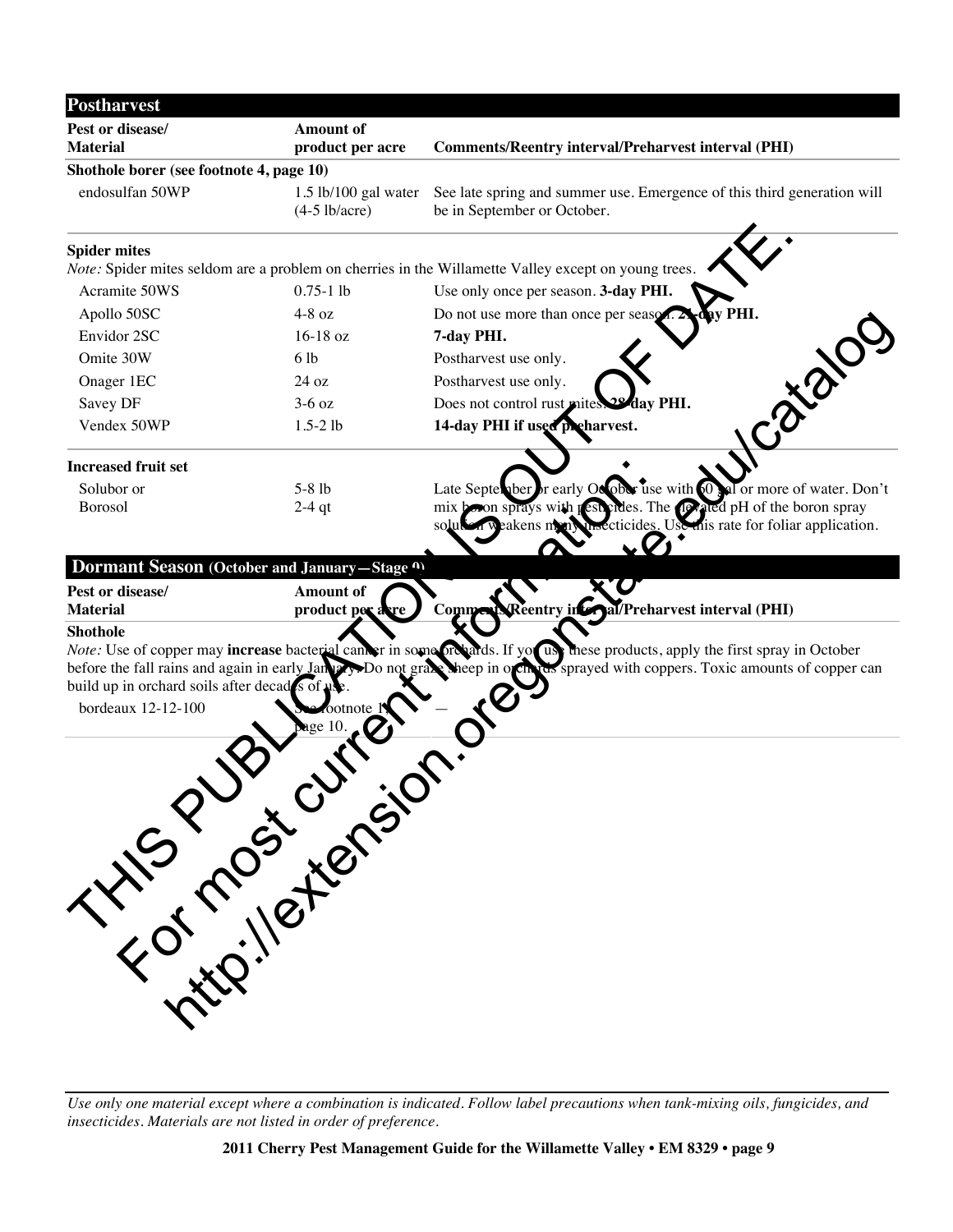## **Footnotes**

- 1. Bacteria resistant to copper products have been detected in many Willamette Valley crops. Some growers report control of bacterial canker by the application of bordeaux 12-12-100 in October and January; others report little or no control. Some research trials have shown that copper products can significantly **increase** this disease. If you choose to use copper-based products, thoroughly spray the trunks and lower scaffolds as well as the upper branches. Bordeaux 12-12-100 means 12 pounds of copper sulfate plus 12 pounds of hydrated lime in 100 gallons of water. In any bordeaux formula, the ingredients always are listed in the same order—copper sulfate, hydrated lime, then gallons of water.
- 2. Young trees not being sprayed for brown rot may need an application of fungicide during bloom for adopted control of cherry leaf spot. This is more of a problem in high rainfall areas.
- 3. Fungal pathogens have shown resistance to several fungicides when one is used exclusively. Alternate  $\bullet$  tank-mix with fungicides with different modes of action. Fungicides from different groups have different modes of action. Some products may already be a mix of two different fungicides. One or two applications during bloom may adequately control brown rot when products with systemic (translaminar) activity are used.
- 4. Shothole borer can have three generations in Valley orchards. Look for new adults and/or sawdust pushed from eme holes in late winter, June/July, and again in Sept/Oct. It prefers young and/or stressed trees. Control is difficult and spot-treating infested trunks and limbs with a dilute spray when adults are emerging and reinvading. Thiodan (eq.  $\alpha$ ) although not labeled for this pest, has given some control. It, however, has  $\mathcal{D}1$ -day PHI and should not be use 3 weeks of harvest. Mix as a dilute spray at the rate of 1-1.5 lb 50WP per  $10\$  gal water.
- 5. Syneta beetle is a small, pale leaf- and fruit-feeding beetle that causes fruit scarring shortly after pollination through the time cherries are pinhead size. It is a localized problem in the Valley and whind rehard blo cherries are pinhead size. It is a localized problem in the Valley and white brochard blocks. Adults begin emerging and feeding in orchards before bloom or as late as early fruit set. First emergence has been as gong as April 6 and the as early May depending upon elevation and slope of individual blocks. Beetles may be present for 4-6 weeks in an orchard. Best time for control is PREBLOOM (popcorn) if beetles are present. Im**idan (OR-24c) is the favored insection** e. Guthion (azinphosmethyl) also will give good control at this time *if* beetles are present. However, do not introduce bees for 5 days post spray of either insecticide because of possible residues and associated bee kills. Endosulfan 50WP (OR-24c) also will control Syneta and is not quite as hazardous to pollinators; but at the rate suggested for use, 3 days showled pass prior to introducing bees. DO NOT APPLY THESE INSECTICIDES TO TREES IN BLOOM! Both ground to reference cages and "tap trays" for pear psylla monitoring are used to determine pre The term of the control in the same of the corporation in the particular line when the same of properties of the same of the same of the same of the same of the same of the same of the same of the same of the same of the y les mix of note different francésise. Gne or Woo applications during bloom and Solution bloom in the set of the set of the set of the set of the set of the set of the set of the set of the set of the set of the set of t
- 6. Alternate group 11 fungicides with a fungicide that has a **Ciferent** mode of action. Do not use more than 2 sequential applications. Sprayers used for Abound should **not be used on apples** such as Gala, Cox's Orange Pippin, and McIntosh. Even a small amount of drift can severely im
- 7. Good information on the control of shothole in sweet cherry is lacking. Much of our information is derived for the same disease on peaches or almonds. Other materials also may be eff  $\alpha$  re. Applications past shuck split may be needed in years when heavy spring rains continue
- 8. Monitor for spotted wing Drosophila (SWD) with clear, quart-sized plastic deli cups with lids. Drill or puncture about 10  $\frac{3}{16}$  inch holes near the rill on Mne cup for Ny entry. Bait traps with pure apple cider vi with pure apple cider vinegar plus a drop of unscented liquid soap. Hang the trap  $\mathbb{R}$  a shady, cool location within the tree canopy. Just before fruit starts to change to its ripening color, place as many traps as you will be able to maintain. Check traps weekly. Various kinds of flies will be captured in this nonspecific trap, so learn to identify SWD and have positive catches confirmed by your local Extension office. Treatment thresholds have not been established, but preventive measures should be taken when the first SWD is captured and fruit starts to data currently available and designed for ease of grower adoption and use. captured in mid-May in the Mid-Columbia area and earlier west of the Cascades. tions of SWD at http://swd.hort.oregonstate.edu/ Free are phonology and the state of the state of the state of the state of the state of the state of the state of the state of the state of the state of the state of the state of the state of the state of the state of the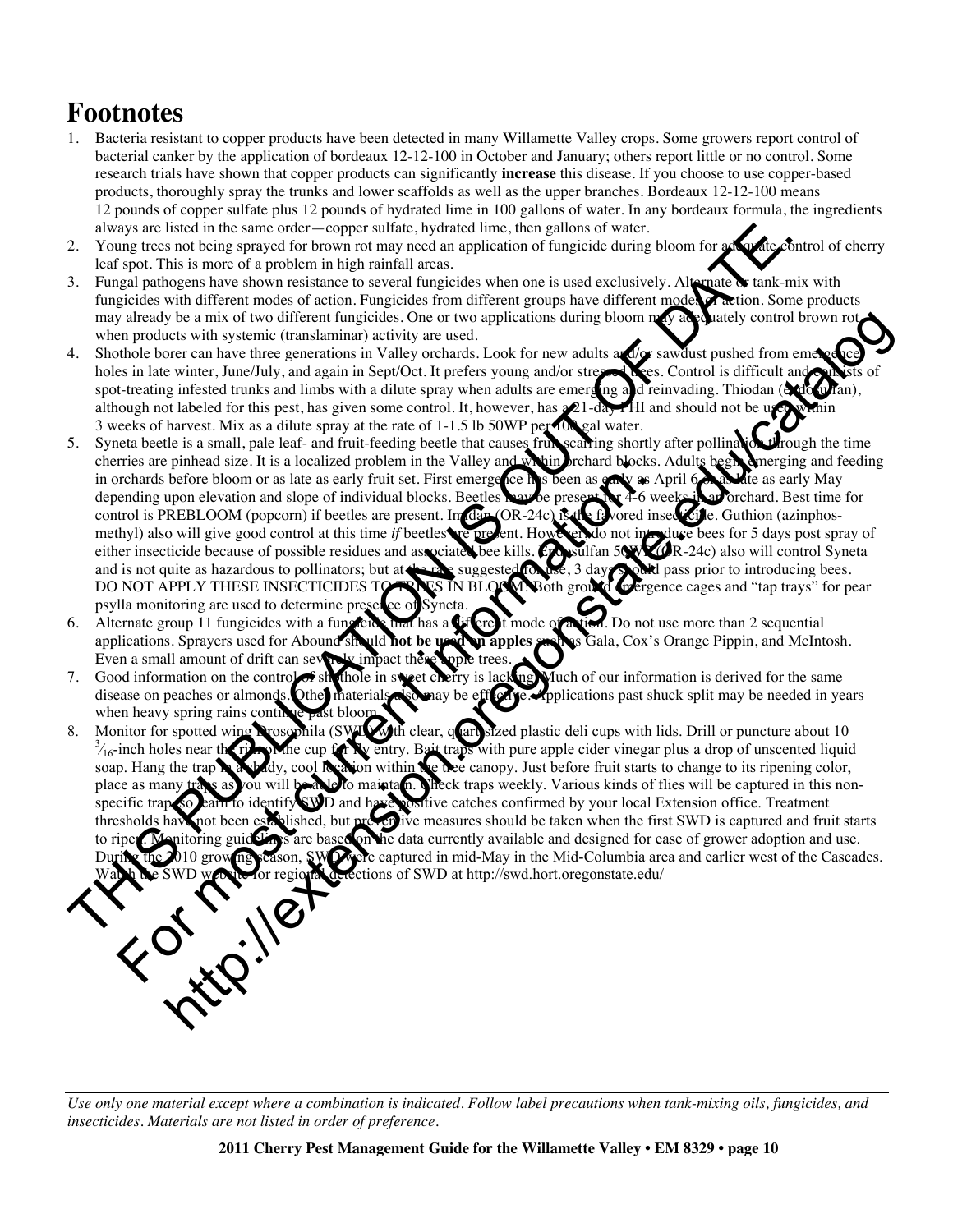| Fungicide                | Fungicide<br>group $#$ | Properties**       | <b>Brown rot</b><br>(blossom blight) | <b>Brown rot</b><br>(fruit rot) | <b>Cherry</b><br>leaf spot | Powdery<br>mildew | <b>Shothole</b>         |
|--------------------------|------------------------|--------------------|--------------------------------------|---------------------------------|----------------------------|-------------------|-------------------------|
| Abound                   | 11                     | B, F, Ls, P        | Good                                 | Good                            | Good                       | Excellent***      | Fair-good               |
| Adament                  | $3 + 11$               | $B-N, C, F, Ls, P$ | $\boldsymbol{?}$                     | $\boldsymbol{?}$                | Excellent                  | Excellent         | $\bullet$ <sup>22</sup> |
| Botran                   | 14                     | F, P               | Fair                                 | Fair                            | ??                         | Not e<br>rec      | ??                      |
| <b>Bravo</b>             | M <sub>5</sub>         | B, F, P            | Good-fair                            | Not registered                  | Excellent                  | Not effe          | Good                    |
| Bumper/Orbit/Tilt 3      |                        | $B-N, C, F, Ls, P$ | Excellent                            | Excellent                       | $\gamma\gamma$             |                   | Slight                  |
| Cabrio                   | 11                     | B, F, Ls, P        | Good                                 | Good                            | Fair-good                  | ellent***         | ??                      |
| Captan                   | M4                     | B, F, P            | Good                                 | Good                            | Good                       | lot effective     | Good-ex                 |
| CaptEvate                | $M4 + 17$              | B, F, P            | Good                                 | Good                            |                            | Not effective     | Good                    |
| Copper-based<br>products | M1                     | B, Bact, F, P      | Slight                               | Not registered                  |                            | Slight            |                         |
| Echo 720                 | M <sub>5</sub>         | B, F, P            | Good-fair                            | Not regist                      | Excellent                  | Not effective     |                         |
| Elevate                  | 17                     | F, N, P            | Good-excellent                       | Good-excelle                    | 22                         | Not effec         |                         |
| Elite                    | 3                      | $B-N, C, F, Ls, P$ | Good-excellent                       | Good-exc                        | Good                       | Fair-go           | ??                      |
| Gem                      | 11                     | B, F, Ls, P        | Good                                 |                                 |                            |                   | ??                      |
| Indar                    | 3                      | $B-N, C, F, Ls, P$ | Excellent***                         |                                 | excellent                  |                   | ??                      |
| <b>HMO</b>               | Not classified         | E, F, I, P         | $\cdot$ ??                           |                                 |                            | od-excellent      | ??                      |
| Kaligreem                | Not classified         | $E$ , $B-N$        | $\boldsymbol{?}$                     |                                 |                            | Poor              | ??                      |
| Orius                    | 3                      | $B-N, C, F, Ls, P$ | Good-excel                           |                                 |                            | Excellent***      | ??                      |
| Pristine                 | $7 + 11$               | $B-N, F, Ls, P$    | Good                                 |                                 |                            | Excellent**       | ??                      |
| Procure                  | 3                      | $B-N, C, F, Ls, P$ |                                      |                                 |                            | Good***           | ??                      |
| Quash                    | 3                      | $B-N, C, F, Ls, P$ |                                      |                                 |                            | Good***           | $\mathcal{P}^{\prime}$  |
| Quilt Xcel               | $11 + 3$               | $B-N, C, F, Ls, P$ | Excollent                            | Excel                           | 22                         | Excellent***      | Fair-good               |
| Quintec                  | 13                     | N, F, P            |                                      |                                 | None                       | Excellent         | None                    |
| Rally                    | 3                      | B-N                | Good                                 |                                 | Excellent                  | Fair-good***      | Slight                  |
| Rovral                   | 2                      |                    |                                      | gistered                        | Slight                     | Not effective     | Fair-good               |
| Rubigan                  | 3                      |                    | stered                               | Good                            | Excellent                  | Good-fair         | ??                      |
| Sulfur                   | M <sub>2</sub>         |                    |                                      | Fair                            | Fair                       | Good              | Not effective           |
| Syllit                   | M7                     |                    |                                      | Slight                          | Good                       | Not effective     | ??                      |
| Topsin                   |                        |                    |                                      | Good***                         | $\gamma\gamma$             | Good***           | Not effective           |
| Ziram                    | М3                     |                    | Sli                                  | Slight                          | Fair                       | Not effective     | Good-excellent          |

## **Table 1. Effectiveness of Fungicides for Control of Cherry Diseases\***

### fungicide **Rewardship:**

For more information about fungicides registered for use on cherries and their specific modes of action, consult the following OSU Extension publication: *How to Reduce the Risk of Pesticide Resistance in Cherry Pests in Oregon*, EM 8951.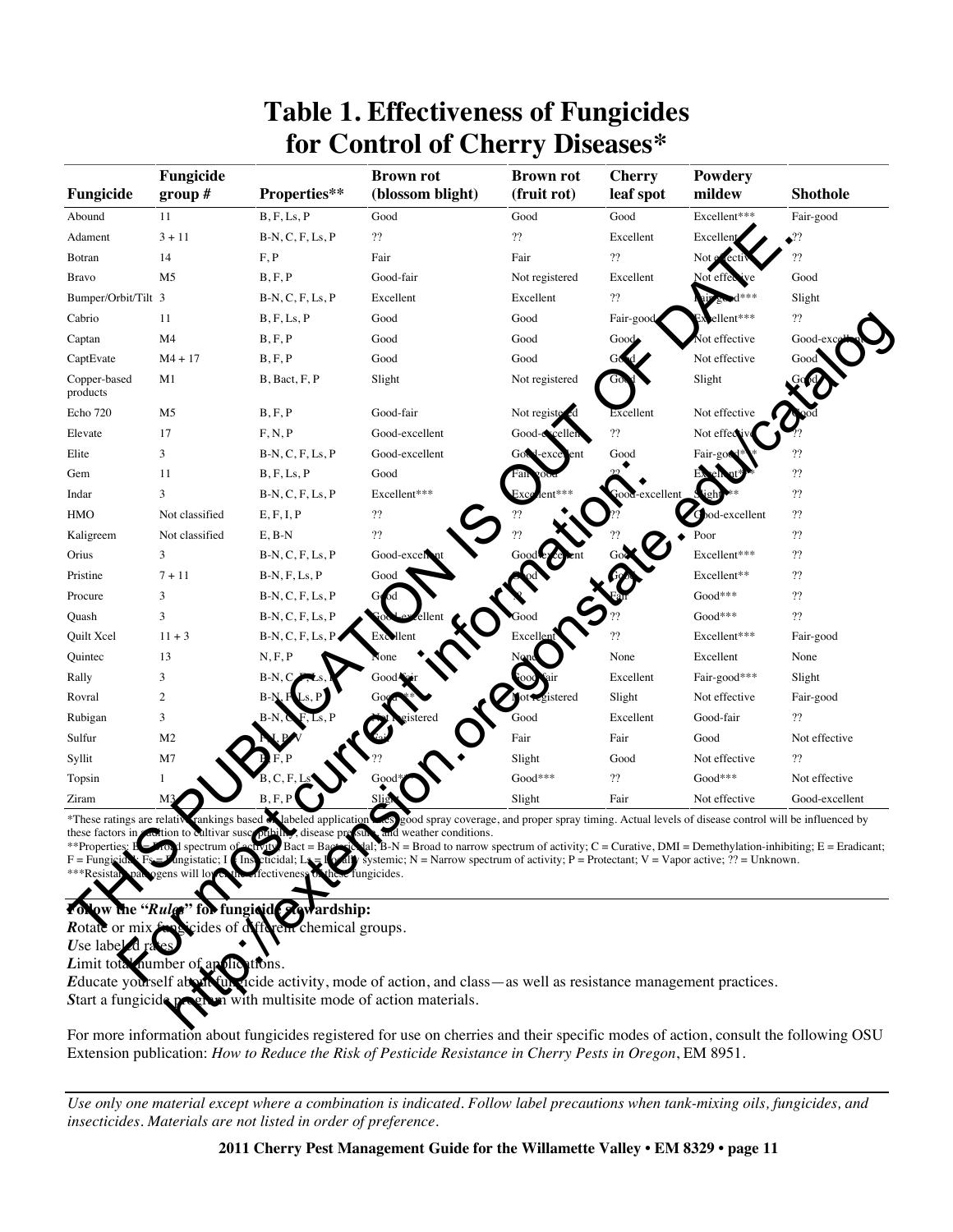# **Table 2. Registered Herbicides for Orchard Crops in Oregon**

For a more complete guide to orchard crop weed management, please refer to the *PNW Weed Management Handbook*, available in hard copy or online (http://extension.oregonstate.edu/catalog/). For access to herbicide labels, visit the CDMS Agro-chemical database (http://www.cdms.net/LabelsMsds/LMDefault.aspx) or Greenbook (http://www.greenbook.net/).

| <b>Site preparation</b>                              |                                                                                                                                                                                  |                                                                                                                                                                                            |
|------------------------------------------------------|----------------------------------------------------------------------------------------------------------------------------------------------------------------------------------|--------------------------------------------------------------------------------------------------------------------------------------------------------------------------------------------|
| <b>Material</b>                                      | <b>Uses</b>                                                                                                                                                                      | Rate                                                                                                                                                                                       |
| glyphosate (numerous product names)                  |                                                                                                                                                                                  | Read label carefully for crops listed and<br>geographic Nection.                                                                                                                           |
|                                                      | New plantings (newly planted trees less than 1 year old), nonbearing                                                                                                             |                                                                                                                                                                                            |
| <b>Material</b>                                      | <b>Uses</b>                                                                                                                                                                      |                                                                                                                                                                                            |
| napropamide (Devrinol)                               | All except chestnuts                                                                                                                                                             | 5 b ai/A (50 lb/A Devrinor)                                                                                                                                                                |
| oryzalin (Surflan)                                   |                                                                                                                                                                                  | $2-6$ lb ai/A $(2-6$ qt/A SurflamAS                                                                                                                                                        |
| pendimethalin (Prowl H20, 3.3)                       | All fruits and nuts                                                                                                                                                              | 1.9-6 lb ai/A $(2-6.3\text{g}(\text{A}))$ depending on<br>desired weed control and crop                                                                                                    |
| flumioxazin (Chateau SW and WDG)                     | Pome, stone, and nut tre                                                                                                                                                         | $188 - 0.38$ $1\rightarrow$<br>Chateau WDG. Slight<br>les and uses in SW and<br>WDG laborated Refer to label for organic<br>matter soil types, and rates for various<br><b>Jeaf</b> weeds. |
| isoxaben (Gallery or Gallery T & V)                  | Nonbearing crop only, ex                                                                                                                                                         | $\overline{I}$ lb ai/A (0.66-1.33 lb/A product)                                                                                                                                            |
| trifluralin (Treflan 4EC)                            | Newly established, nonboaring and                                                                                                                                                | -1 lb ai/A (1-2 pt/A Treflan 4EC)                                                                                                                                                          |
| isoxaben + trifluralin (Snapshot 2.5TG)              | bearing croi<br>exce<br>tnuts                                                                                                                                                    | 5 lb ai/A (200 lb/A Snapshot 2.5TG)                                                                                                                                                        |
| $trifluralin + isoxaben + oxyfluorfen$<br>(Showcase) | Nonbearing crops only, <b>in the application</b> appriciation 2.5-5 lb ai/A (100-200 lb/A Showcase)<br>$\bullet$ , plums, and<br>cherrice, nectarines, peac<br>pears, hazelnuts, |                                                                                                                                                                                            |
| pronamide (Kerb)                                     |                                                                                                                                                                                  | 1-4 lb ai/ $A$ (2-8 lb/A). Rate depends on<br>species present and soil texture.                                                                                                            |
| fluazifop (Fusilad                                   | rs, hazelnuts, and walnuts                                                                                                                                                       | 0.25-0.375 lb ai/A (16-24 oz/A Fusilade<br>DZ). Refer to specific grassy weeds on<br>label.                                                                                                |
| sethoxy                                              | pt prunes and plums                                                                                                                                                              | 0.28-0.47 lb ai/A $(1.5{\text -}2.5 \text{ pt/A} \text{ product})$                                                                                                                         |
| thos im (Envoy,<br>'N sm<br>Select)                  | Nonbearing trees only                                                                                                                                                            | 0.06-0.125 lb ai/A (6-8 oz/A Select)                                                                                                                                                       |
| paraquat (Gramotone Inteont Press)                   |                                                                                                                                                                                  | 0.625-1 lb cation/A $(2.5-4 \text{ pt/A})$<br>Gramoxone; 1.7-2.7 pt/A Firestorm)                                                                                                           |
| glyphosal (numerous product names)                   |                                                                                                                                                                                  | Read label carefully for crops listed and<br>geographic location.                                                                                                                          |
| glyphosate (numerous product names)                  |                                                                                                                                                                                  | Wiper: 33% solution                                                                                                                                                                        |
| glufosinate ammonium (Rely)                          | Apples, hazelnuts, and walnuts                                                                                                                                                   | 0.75-1.5 lb ai/A (3-6 qt/A Rely)                                                                                                                                                           |
| oxyfluorfen (Goal 2XL)                               |                                                                                                                                                                                  | 1.25-2 lb ai/A (5-8 pt/A Goal 2XL)                                                                                                                                                         |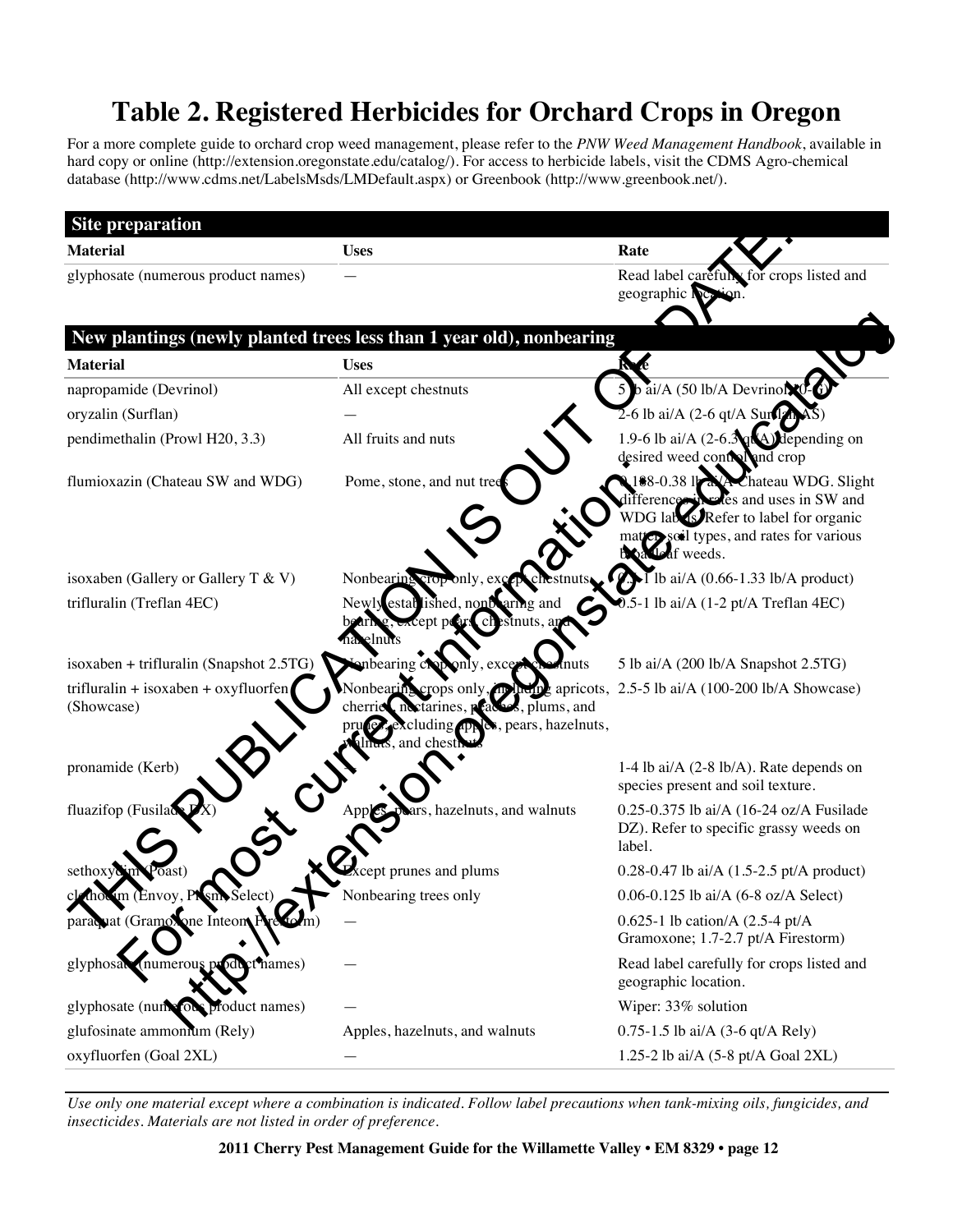| pendimethalin (Prowl H20)                                                                                                                                                                                                           | Prowl H2O: 1.9-6 lb ai/A (2-6.3 qt/A),<br>depending on desired length of weed<br>control and crop.                                                                                                                   |  |
|-------------------------------------------------------------------------------------------------------------------------------------------------------------------------------------------------------------------------------------|----------------------------------------------------------------------------------------------------------------------------------------------------------------------------------------------------------------------|--|
| flumioxazin (Chateau SW and WDG)                                                                                                                                                                                                    |                                                                                                                                                                                                                      |  |
|                                                                                                                                                                                                                                     | 0.188-0.38 lb ai/A Chateau WDG. Slight<br>Pome, stone, and nut trees<br>differences in rates and uses in SW and<br>WDG labels. Refer a label for organic<br>matter, soil types, and rates for various<br>broadleaf w |  |
| dichlobenil (Casoron)                                                                                                                                                                                                               | 0-150 lb/A Casoron)<br>Apples, pears, cherries, and hazelnuts<br>$4-6$ lb                                                                                                                                            |  |
| diuron (Karmex DF and others)<br>walnuts only                                                                                                                                                                                       | r crop-specific applicati<br>Apples, pears, peaches, hazelnuts, and<br>ite                                                                                                                                           |  |
| simazine (Princep Caliber 90 is a Special<br>Local Needs label (OR-080038) for<br>nectarines<br>sweet cherries only). Tart cherries have<br>a federal label for Princep 4L, Caliber 90,<br>and other simazine herbicides in Oregon. | product labels for rates<br>Except chestnuts, apricots, prunes, and                                                                                                                                                  |  |
| terbacil (Sinbar 80)                                                                                                                                                                                                                | $\triangle$ 0.8 lb ai<br>Bearing apples and peaches on<br>$lb/A$ ), newly<br>labeled for nonbearing apricot<br>»/A Sinbar, bearing,<br>tablishec<br>depending on soil type.<br>apple, cherry, peach<br>plum          |  |
| norflurazon (Solicam)                                                                                                                                                                                                               | Except chestnuts<br>$\sqrt{28}$ lb ai/A (2.5-10 lb/A Solicam)                                                                                                                                                        |  |
| napropamide (Devrinol)                                                                                                                                                                                                              | al/A (50 lb/A Devrinol 10G)<br>Except chestnu                                                                                                                                                                        |  |
| oryzalin (Surflan AS)<br><b>Except</b><br>peachl                                                                                                                                                                                    | lb ai/A (2-6 qt/A Surflan)<br>cherries<br>nes. and                                                                                                                                                                   |  |
| pronamide (Kerb)                                                                                                                                                                                                                    | 1-4 lb ai/A (2-8 lb/A Kerb 50W)<br>cept hazelnuts                                                                                                                                                                    |  |
| trifluralin (Treflan 4EC)<br>tone fruit a                                                                                                                                                                                           | $0.5-1$ lb ai/A $(1-2 \text{ pt/A Treflan 4EC})$                                                                                                                                                                     |  |
| oxyfluorfen (Goal 2XL)<br>Trip ileters                                                                                                                                                                                              | 1.25-2 lb ai/A (5-8 pt/A Goal 2XL)                                                                                                                                                                                   |  |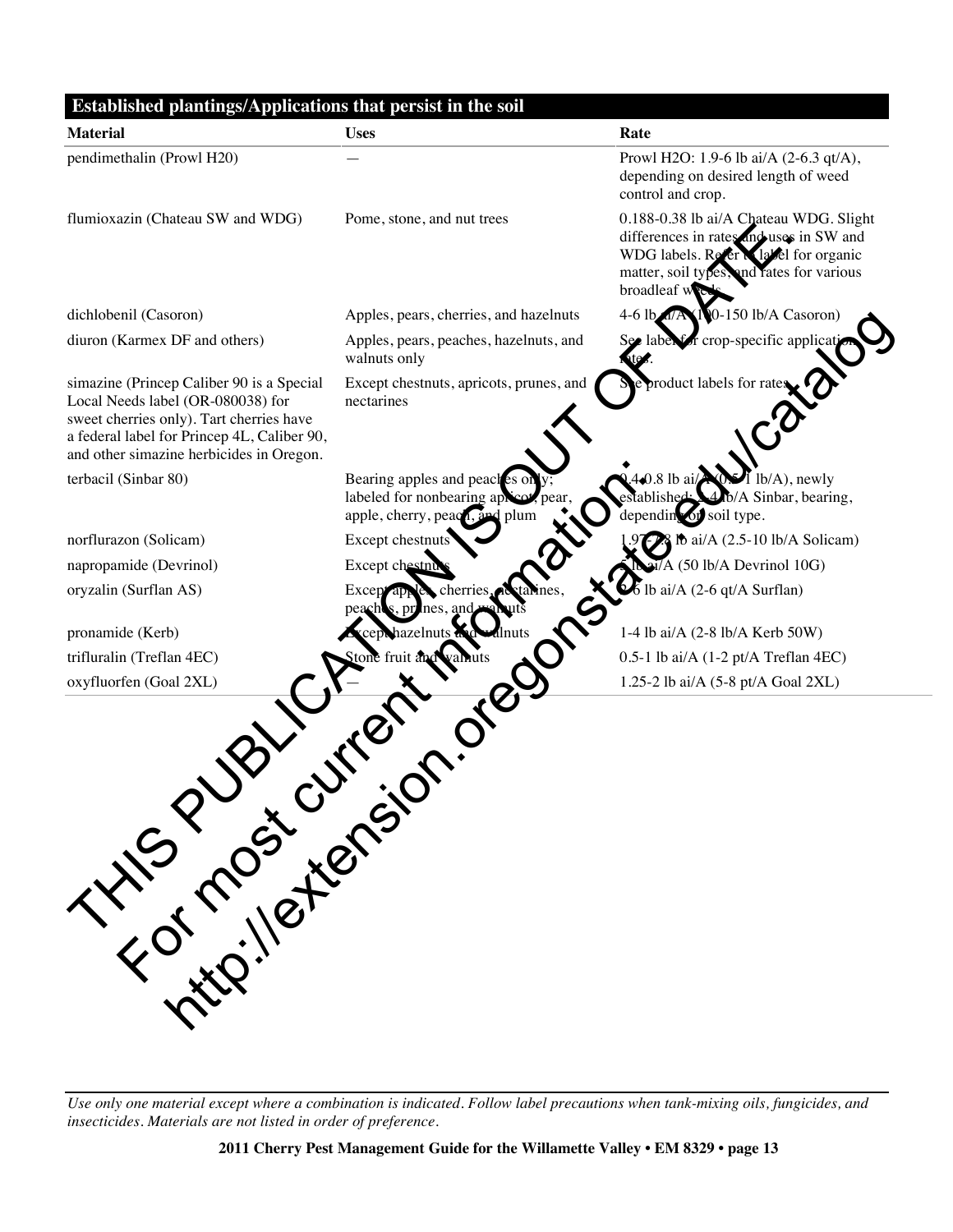### **Established plantings/Postemergence contact and translocated herbicides**

| <b>Material</b>                                            | <b>Uses</b>                    | Rate                                                                                      |
|------------------------------------------------------------|--------------------------------|-------------------------------------------------------------------------------------------|
| paraquat (Gramoxone Max, Firestorm)                        |                                | 0.625-1 lb cation/A $(2.5-4 \text{ pt/A})$<br>Gramoxone; 1.7-2.7 pt/A Firestorm)          |
| oxyfluorfen (Goal 2XL)                                     |                                | 1.25-2 lb ai/A (5-8 pt/A Goal 2XL)                                                        |
| pyraflufen (Venue)                                         |                                | 0.7-4 fl oz product/ $A$<br>$(0.001 - 0.006$ lb aid                                       |
| saflufenacil (Treevix)                                     | Pome fruits and walnuts        | 1 oz/A (0.04540                                                                           |
| glyphosate (numerous product names)                        |                                | Spray: read and carefully for crops listed<br>graphic location.<br>and ge                 |
| glyphosate (numerous product names)                        |                                | solution<br>Wiper                                                                         |
| glufosinate ammonium (Rely)                                | Apples, hazelnuts, and walnuts | 76-1.5 lb ai/A (3-6 qt/A Rely                                                             |
| 2,4-D amine (Saber, Weed-Rhap A4D,<br>Dri-Clean Herbicide) |                                | 1.4 lb ae/A $(2-3 \text{ pt/A})$                                                          |
| clopyralid (Stinger)                                       | Stone fruits only              | 0.12-0.25 lb ae/A $(0$<br>pt/A Stinger)                                                   |
| rimsulfuron (Matrix FNV)                                   | All fruit and nut crops        | 0.063 lb ai/A $(4 \text{ oz})$<br>Matrix FNV per<br>$\sqrt{2}$ ear)                       |
| halosulfuron (Sandea)                                      | Hazelnuts and walnuts          | 032-0.062 b 2/A (0.66-1.33 oz/A)                                                          |
| fluazifop (Fusilade DX)                                    | Bearing stone fruit            | $0.25 - 0.3$ $\vee$ ai/A (16-24 oz/A Fusilade<br><b>t</b> to specific grassy weeds listed |
| sethoxydim (Poast)                                         | Except pruh<br>as and plum     | 0.47 lb ai/A (1.5-2.5 pt/A Poast)                                                         |
| Grass suppression in row middles (cherucal movive)         |                                |                                                                                           |
| <b>Material</b>                                            | <b>Uses</b>                    | Rate                                                                                      |
| glyphosate (numerous product namer                         |                                | Read label carefully for crops listed and<br>geographic location.                         |
|                                                            |                                | $0.09$ lb ai/A $(0.5$ pt/A Poast)                                                         |
| THIS MOSTLETS                                              |                                |                                                                                           |